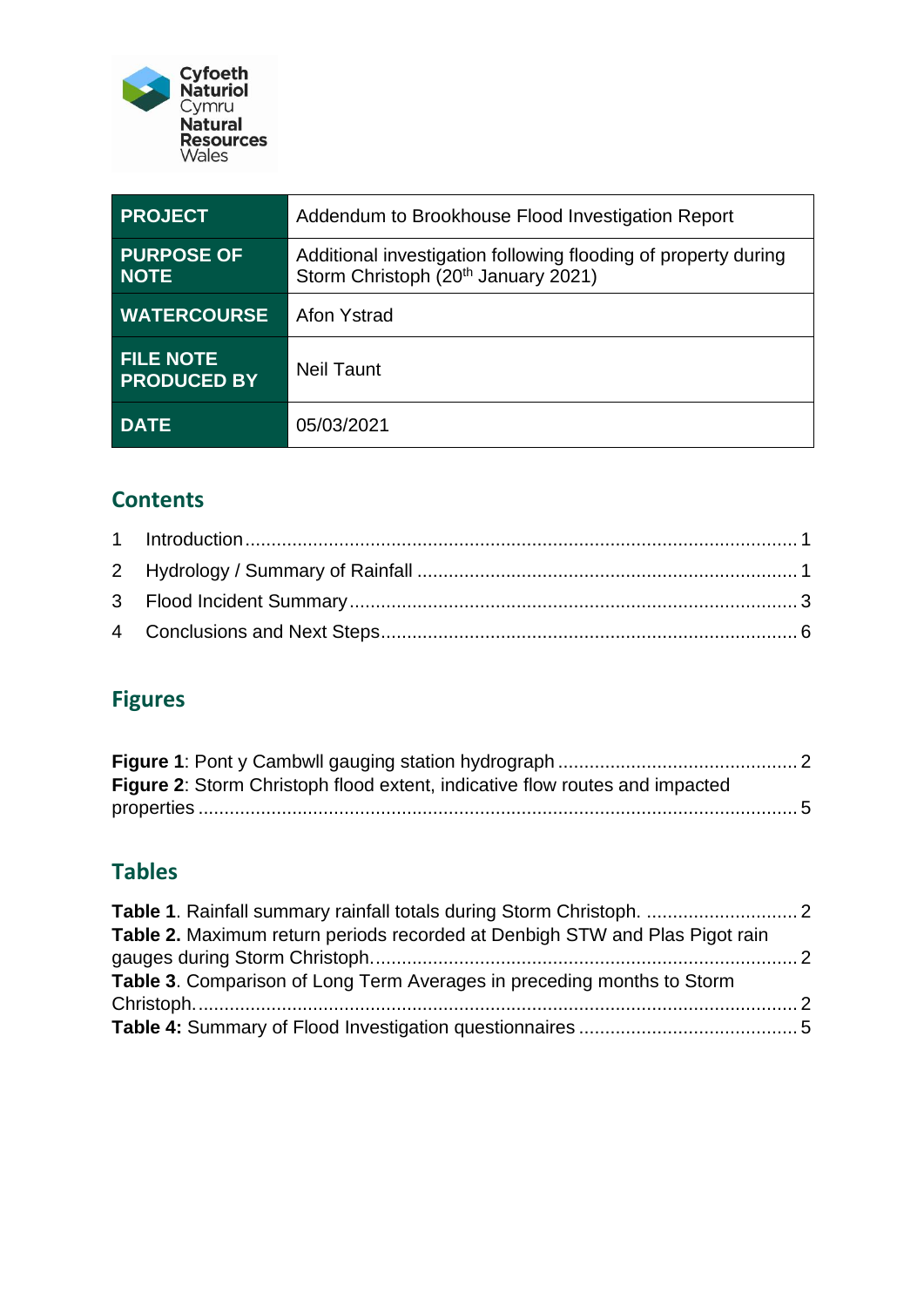## <span id="page-1-0"></span>**1 Introduction**

NRW officers received reports of internal residential property flooding during storm Christoph on the  $20<sup>th</sup>$  January 2021. Officers visited the area on  $2<sup>nd</sup>$  February 2021 to investigate the extent of flooding experienced in the area and gather evidence and information from residents. This addendum report summarises the findings of the investigation and provides comment to recommendations previously made, following investigations into Storm Ciara last year.

# <span id="page-1-1"></span>**2 Hydrology / Summary of Rainfall**

Storm Christoph was a prolonged rainfall event covering the period 18<sup>th</sup> to 21<sup>st</sup> January 2021. NRW does not have any river level or flow monitoring stations within the Ystrad catchment, therefore a summary of rainfall, in conjunction with other nearby relevant data, has be made to provide context and scale to the flooding experienced within the community.

Table 1 provides a summary of rainfall totals across the various days of storm Christoph and for the event in total for the closest relevant rain gauges. This identifies that both sites saw a significant portion of the long-term average (LTA) rainfall for January being observed during the storm event. Table 2 indicates the maximum return periods attributable to the rainfall event at the 2 stations. When considered in isolation these return periods do not appear remarkable and would indicate flooding has occurred for a relatively frequent rainfall event. Consideration needs to be given to antecedent conditions within the catchment prior to the arrival of storm Christoph. Table 3 details the % exceedance of long-term average rainfall totals for each of the preceding 4 months. This gives strong evidence to support heavily saturated conditions within the Ystrad catchment, this is considered a significant contributor as to why the relatively modest rainfall totals associated with Christoph resulted in notable flooding impacts to the residents of Brookhouse.

Pont y Cambwll gauging station is located downstream of the Ystrad confluence and Denbigh on the River Clwyd at SJ0698570963. The hydrograph in Figure 1 shows flow at that site from January 2020 to the end of Jan 2021. Storm Christoph peak is circled. Base flows were high at the start of the event from previous rainfall and whilst this isn't the Ystrad catchment it does give a representation of conditions in the wider Clwyd catchment.

|             |              | Daily rainfall totals (mm)      |              |         | <b>Total rainfall</b><br>from $18$ to $21$ | January                        | % of January LTA |  |
|-------------|--------------|---------------------------------|--------------|---------|--------------------------------------------|--------------------------------|------------------|--|
| Rain gauge  | 18/01/2<br>1 | 19/01/2<br>$\mathbf{1}^{\cdot}$ | 20/01/2<br>1 | 21/01/2 | January 2021<br>(mm)                       | LTA <sub>mm</sub><br>$81 - 10$ |                  |  |
| Denbigh STW | 10.6         | 17.0                            | 36.4         | 0.4     | 64.4                                       | 77.9                           | 83%              |  |
| Plas Pigot  | 11.6         | 26.4                            | 34.6         | 1.8     | 74.4                                       | 120.9                          | 62%              |  |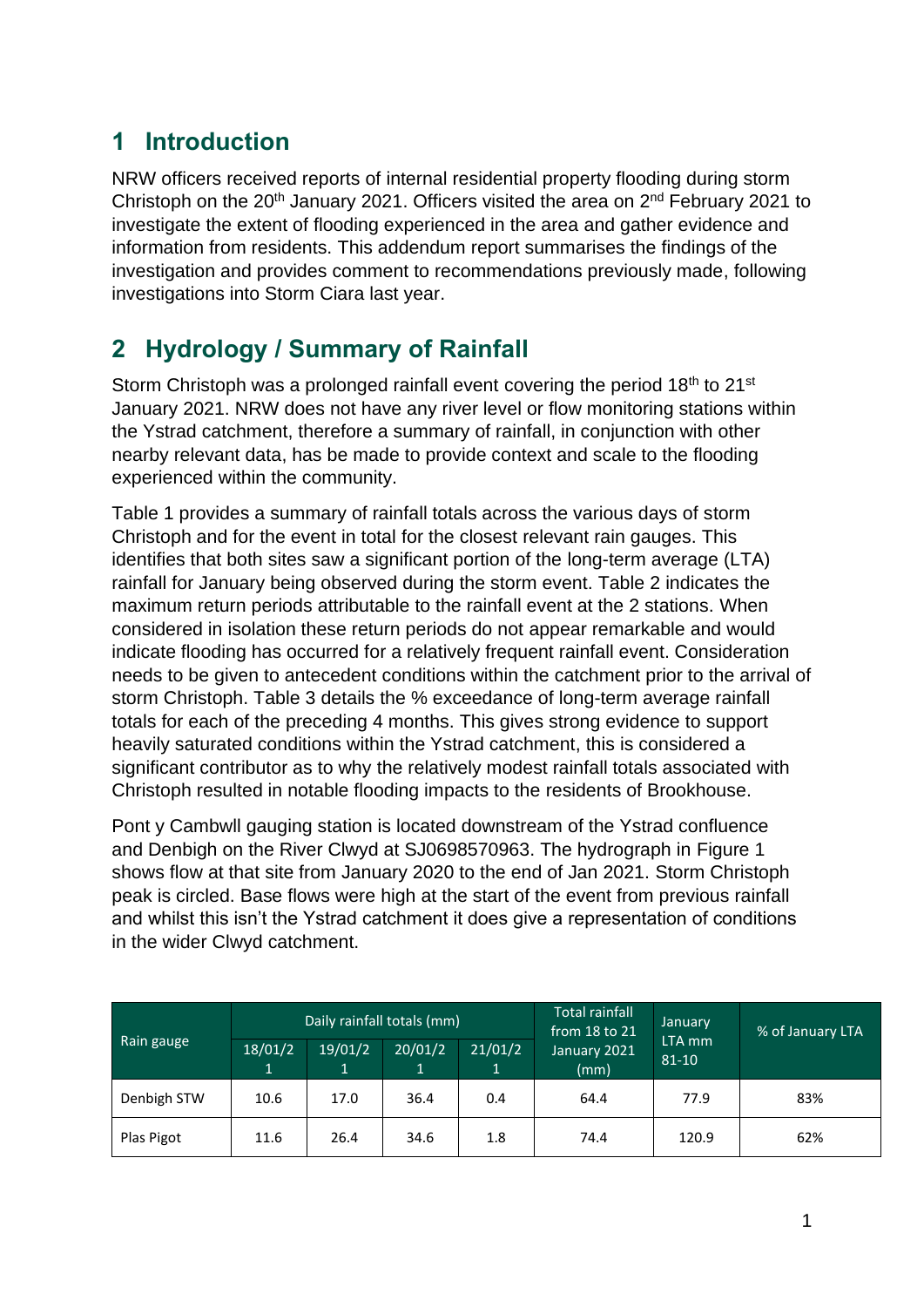

<span id="page-2-1"></span>**Table 1**. Rainfall summary totals during Storm Christoph.

| Rain gauge  | Critical<br>Rainfall<br>(mm) | Duration<br>(hours) | Start date and time of critical rainfall | Return Period (years) |
|-------------|------------------------------|---------------------|------------------------------------------|-----------------------|
| Denbigh STW | 54.0                         | 54                  | 18/01/2021 20:15                         |                       |
| Plas Pigot  | 76.2                         | 60                  | 18/01/2021 21:45                         | 4                     |

<span id="page-2-2"></span>**Table 2.** Maximum return periods recorded at Denbigh STW and Plas Pigot rain gauges during Storm Christoph.

|                       |                | Oct 2020   |                 | <b>Nov 2020</b> |            | Dec 2020                    |                |            | Jan 2021 (up to $2\overline{1}$ Jan) |                |                     |                    |
|-----------------------|----------------|------------|-----------------|-----------------|------------|-----------------------------|----------------|------------|--------------------------------------|----------------|---------------------|--------------------|
| Rain gauge            | Rainfall<br>mm | <b>LTA</b> | %<br><b>LTA</b> | Rainfall<br>mm  | <b>LTA</b> | $\frac{9}{6}$<br><b>LTA</b> | Rainfall<br>mm | <b>LTA</b> | %<br><b>LTA</b>                      | Rainfall<br>mm | <b>LTA</b><br>(Jan) | $\%$<br><b>LTA</b> |
| Denbigh<br><b>STW</b> | 138            | 90.7       | 152             | 48              | 91.3       | 53                          | 166            | 86.9       | 191                                  | 103.2          | 77.9                | 132                |
| Plas Pigot            | 164.6          | 125.4      | 131             | 86.8            | 137.2      | 63                          | 217.2          | 128.2      | 169                                  | 129.6          | 120.9               | 107                |

<span id="page-2-3"></span>**Table 3**. Comparison of Long Term Averages in preceding months to Storm Christoph.



<span id="page-2-0"></span>**Figure 1**: Pont y Cambwll gauging station hydrograph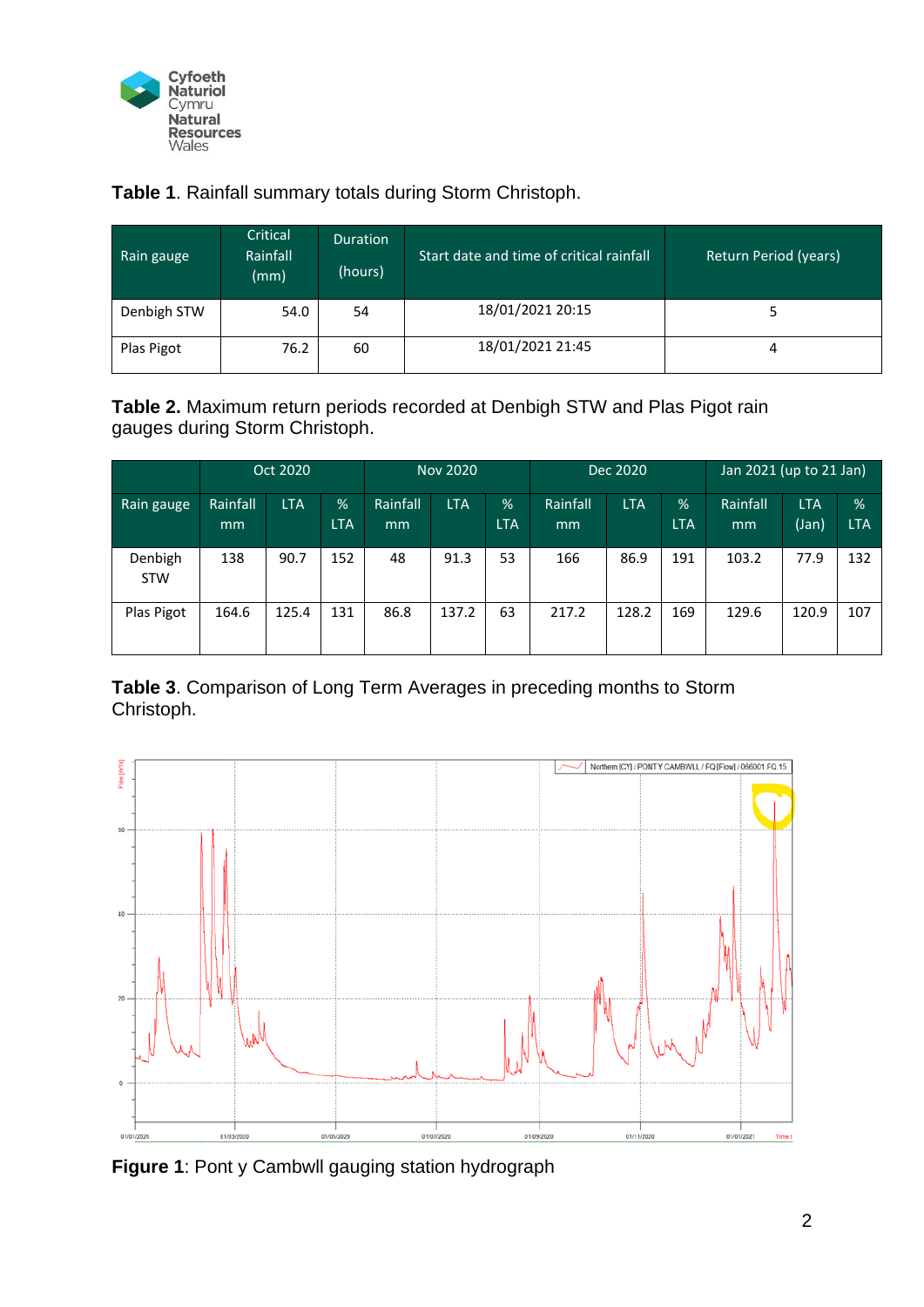

### <span id="page-3-0"></span>**3 Flood Incident Summary**

Discussions with multiple residents of Brookhouse during the site visit of the  $2<sup>nd</sup>$  Feb (summarised in Table 4), in conjunction with observations and evidence collected, confirmed that during Strom Christoph flooding occurred from the river side of the residential properties. Anecdotal and photographic evidence suggests the peak of flooding occurred at approximately 14:30 on the  $20<sup>th</sup>$  January 2021. There was no direct evidence that surface waters either conveyed by or accumulated on the adjacent highway directly resulted in property flooding. Whilst inevitable runoff from adjacent land and the highway drainage networks would have been experienced, it is clear that the overriding source of flooding was fluvial due to elevated levels within the Afon Ystrad.

Elevated river levels immediately downstream of the disused railway embankment (directly upstream of Brookhouse) did result in very marginal overtopping of the raised flood defence asset on the left-hand bank of the Ystrad. This was marginal in nature and no evidence or reports of this causing any impacts have arisen during this investigation.

A notable area of scour was observed adjacent to the weir on the right bank of the watercourse, assumed to have been caused by out of bank flows returning to the channel downstream of the weir.

Adhoc walls on the left bank of the watercourse did not overtop during the event. Photographic evidence contained within Appendix A would suggest water levels were able to equalise across the wall located at the downstream extent of the residential properties. The homeowner of this property did suggest a hole had been installed in the wall to allow this to happen as on previous events surface water had accumulated behind the wall and resulted in internal property flooding as door threshold level had been exceeded by the impounded water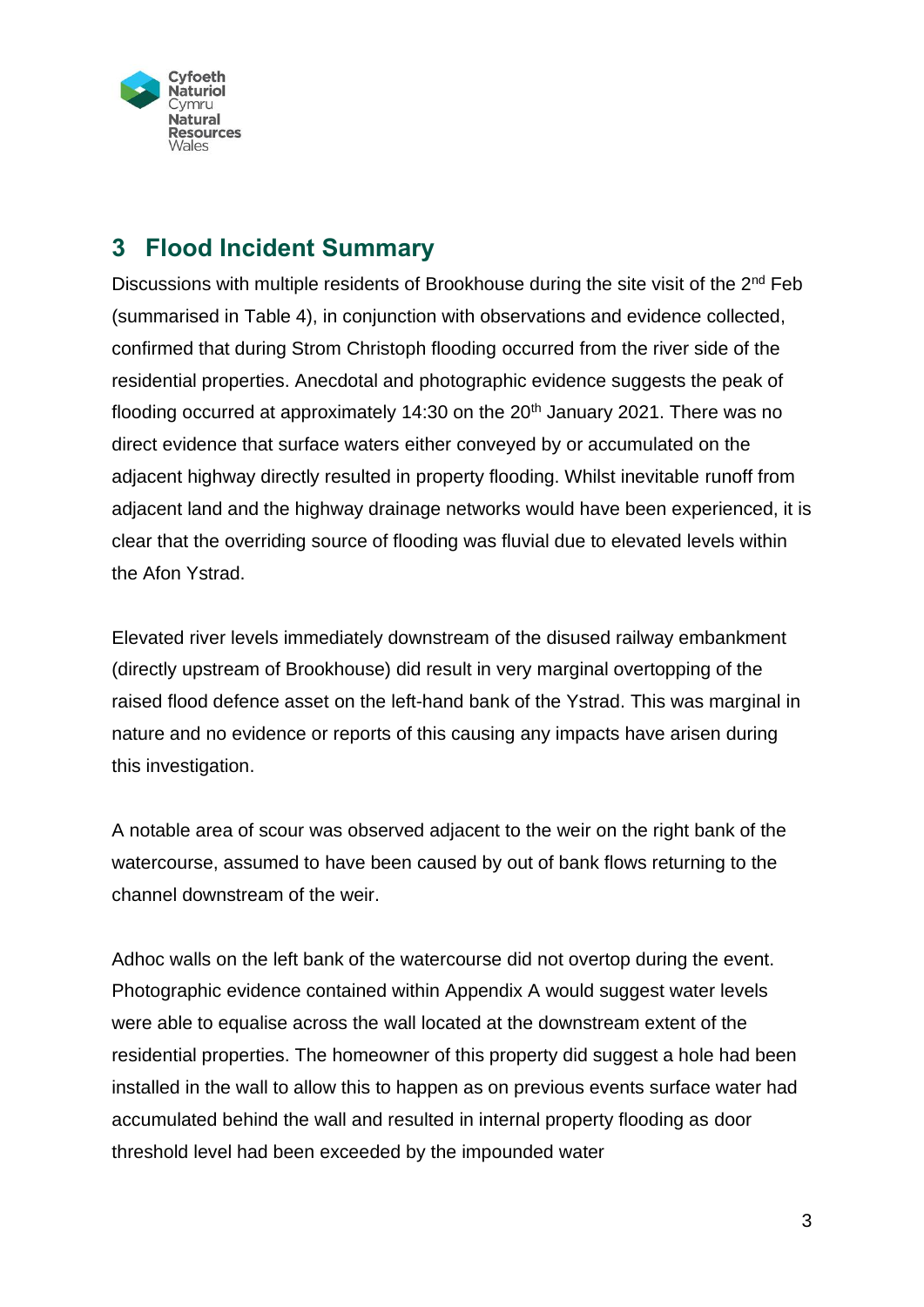

Discussions with residents consistently confirmed that flood waters entered residential properties from the rear. This is directly from the left bank of the Afon Ystrad. It is accepted that elevated water levels resulted in flood waters entering properties via several routes – upwelling through permeable floors, via piped drainage and sewerage and directly seeping through property walls.

A number of properties do benefit from IPP, and where installed this was not breached. Several properties surveyed do not have IPP installed. It is also apparent that those properties that did have IPP installed also flooded but not via the route protected by the IPP.

The area is covered by the Clwyd Catchment Flood Alert that was in force at the time of the flooding. Discussions with residents confirmed uptake of this service was variable and it was apparent that several properties had changed ownership recently with associated lack of awareness of this service.

Figure 2 summarises findings of the investigation, indicating affected properties, flood extent and indicative flow routes.

| Property  | <b>Reported Impact</b>                                                |
|-----------|-----------------------------------------------------------------------|
| Glan Llyn | Approximately 5" (13cm) flood water internally. External water level  |
|           | did not breach IPP threshold level (IPP installed). Flood waters      |
|           | appeared to enter property via rear (riverside) external wall         |
|           | (homeowner did not believe waters rose through the floor). Did        |
|           | mention a hole had been made in the base of the garden wall           |
|           | (adjacent to d/s bridge) which allowed water level to equalise across |
|           | the wall allowing water on the landward side of the wall to escape    |
|           | reducing levels.                                                      |
| Hen Capel | 5-10cm on internal flooding. Flood waters came from the rear of the   |
|           | property (no IPP). Front door used to allow waters to pass through    |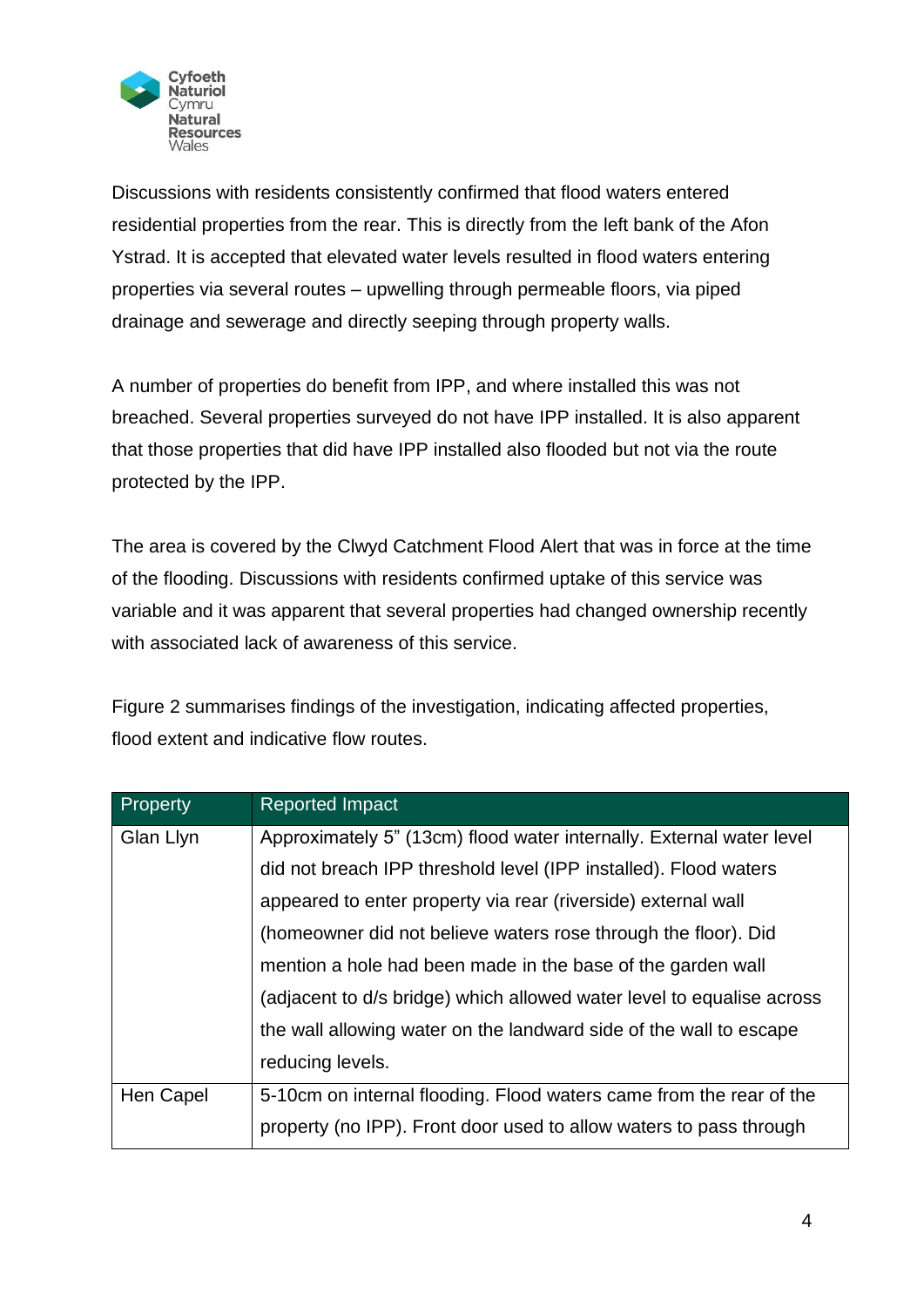

| No. 4             | Approximately 3" (8cm) flood water internally. Flood water appeared   |
|-------------------|-----------------------------------------------------------------------|
|                   | to enter property via drainage connections to shower/bath and through |
|                   | floor.                                                                |
| No. 8             | 5-10cm on internal flooding. Flood waters came from the rear of the   |
|                   | property (IPP fitted) through the floor (not via drains this time).   |
| No. 9             | 5-10cm Flooding came in at the back of the property, which overlooks  |
|                   | the Afon Ystrad, plus flooding came into business shed at rear of the |
|                   | property. No IPP.                                                     |
| <b>Brookhouse</b> | Small amount of flooding in rear garden. Across private bridge there  |
| Pottery &         | was flooding to business studios on Right Bank                        |
| <b>Malthouse</b>  |                                                                       |
| Gallery           |                                                                       |

<span id="page-5-1"></span>**Table 4:** Summary of Flood Investigation questionnaires



<span id="page-5-0"></span>**Figure 2**: Storm Christoph flood extent, indicative flow routes and impacted properties.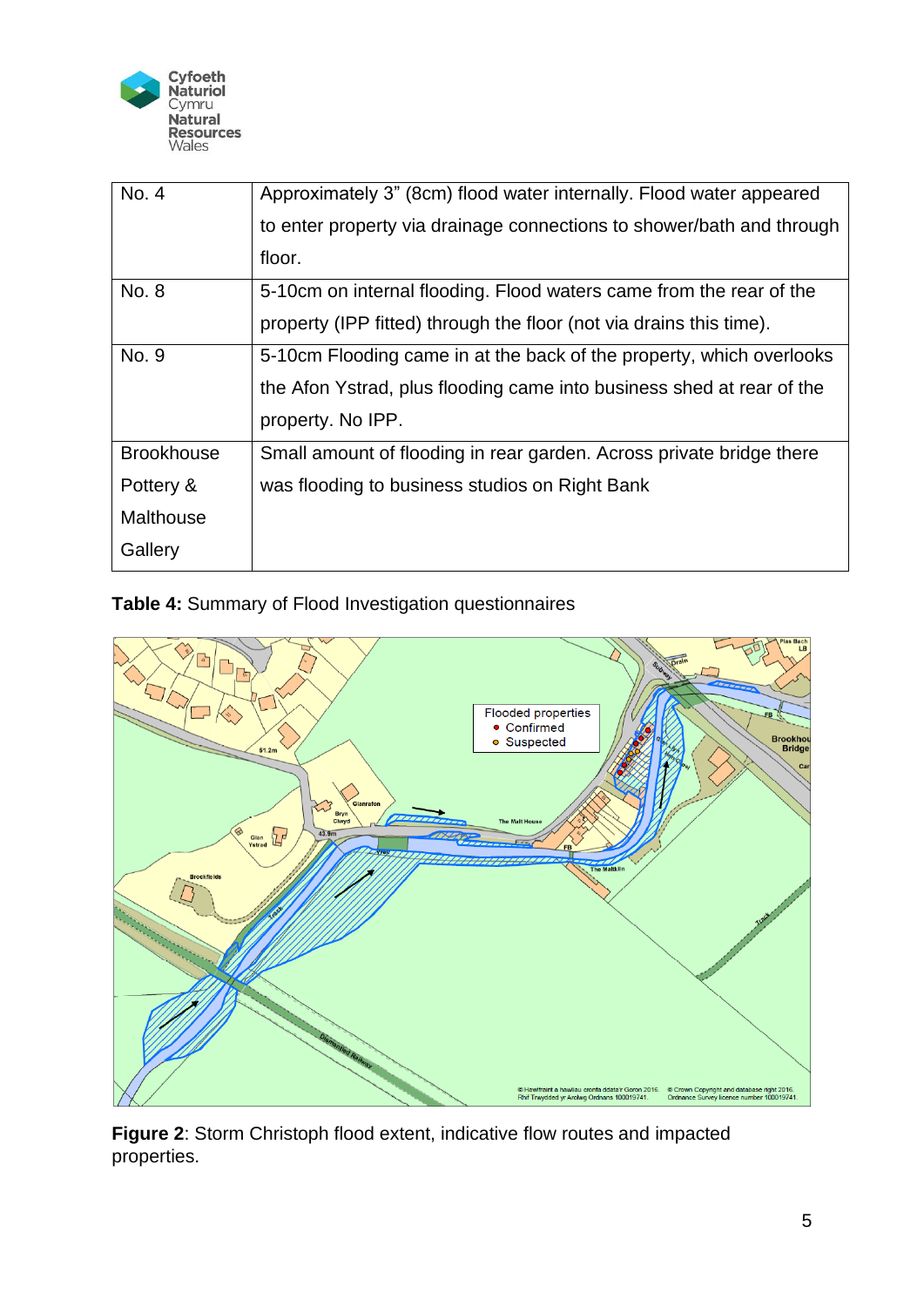

## <span id="page-6-0"></span>**4 Conclusions and Next Steps**

Flooding during storm Christoph resulted in inundation of 8 residential properties (5 confirmed, 3 suspected) and one commercial premises. This is attributed to prolonged rainfall falling onto saturated catchments resulting in a significant fluvial response leading to out of bank flows and water permeating through adjacent ground, walls and drainage networks to give rise to internal property flooding. This internal residential property flooding incident is the  $5<sup>th</sup>$  occurrence in recent times – following flooding in Oct. 2000, Dec 2007, Nov. 2012 and February 2020.

The Flood Investigation Report carried out following flooding on 9<sup>th</sup> Feb 2020 made several proposals. To date no progress has been made in considering/actioning these. This addendum report does not propose additional point to those made, but the following observations are made:

#### **09/02/2020 Proposal: "***NRW to consider the viability of the implementation of a river level monitoring site on the Afon Ystrad to assist in earlier warning issued to residents.***"**

• Consideration of the ability to provide improved warning and informing to residents, allowing additional time to prepare for flooding, could provide significant betterment at this location.

#### **09/02/2020 Proposal: "***NRW to review the hydraulic modelling to take into account the findings of this 2020 flood investigation report.***"**

• Whilst including up to date hydrological and topographical datasets will increase confidence in the understanding of risk to the community of Brookhouse, this will most likely confirm the existing understanding and mechanisms of flooding. Consideration of improved warning and informing services to the community may result in more timely provision of service improvements at this location.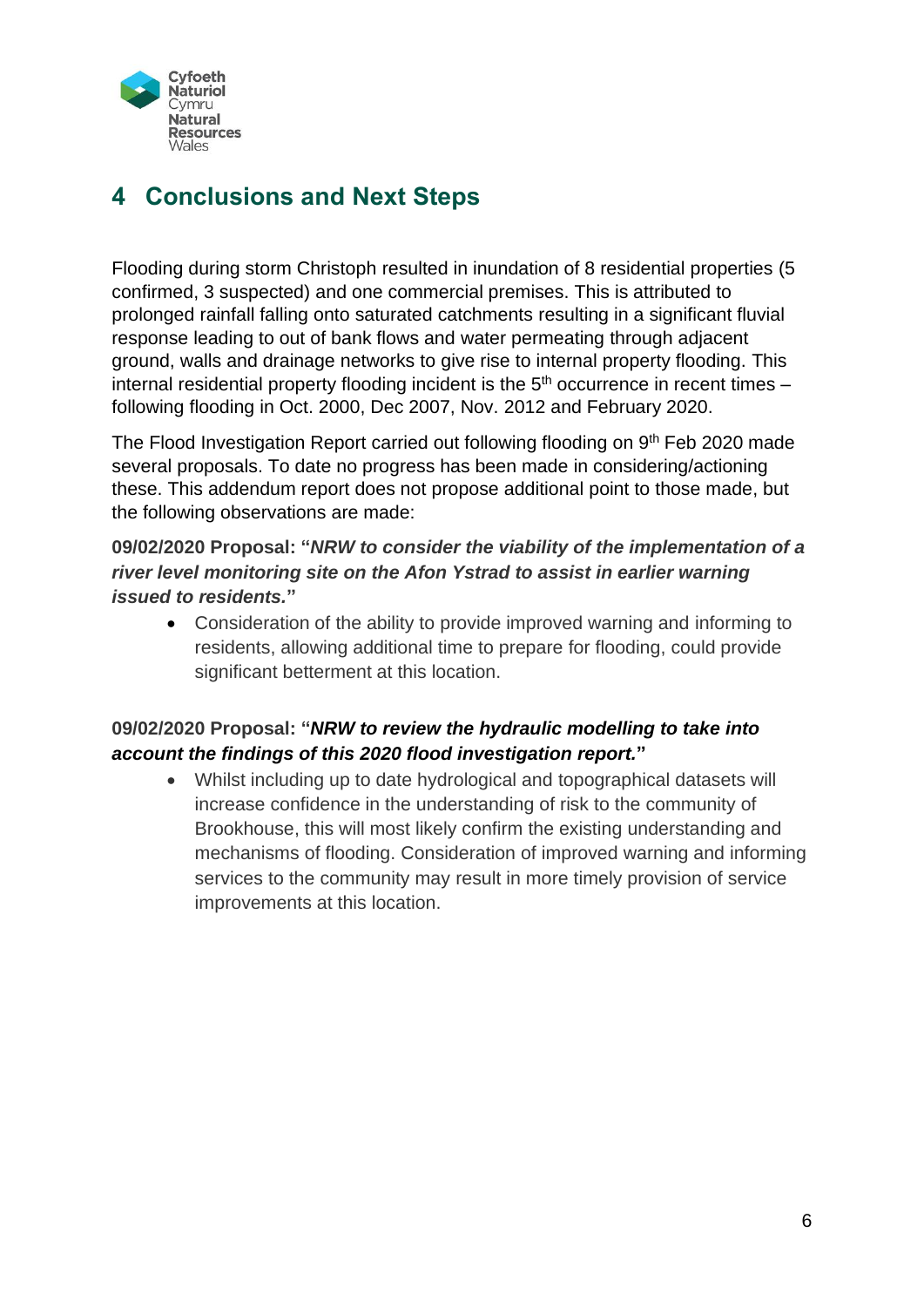

#### **Appendix 1 – Photographic evidence**



Image 1. Extract from local residents' video at the approximate peak river level.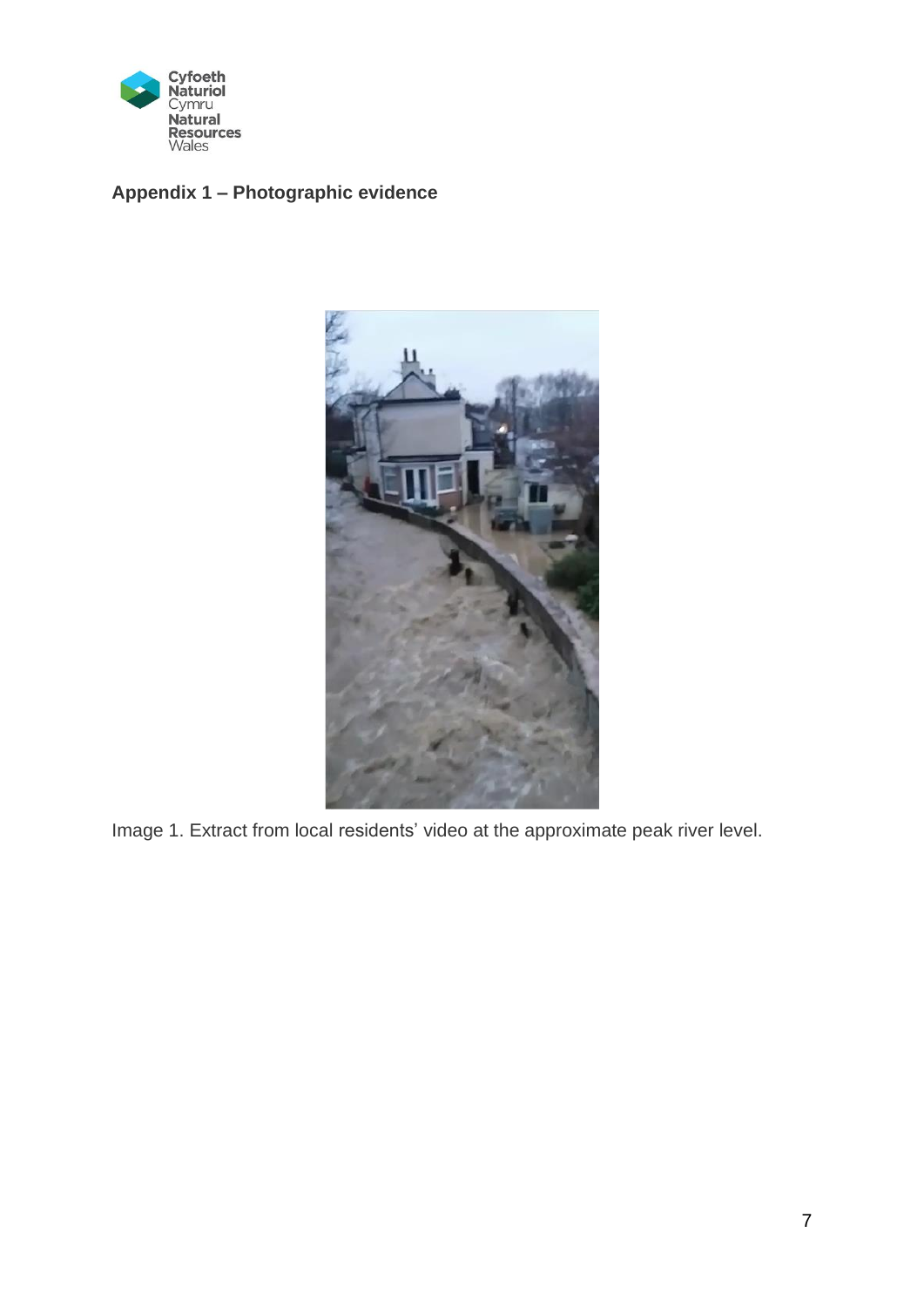



Image 2. Extract from local residents' video showing water levels across the wall at the downstream end at the approximate peak river level.